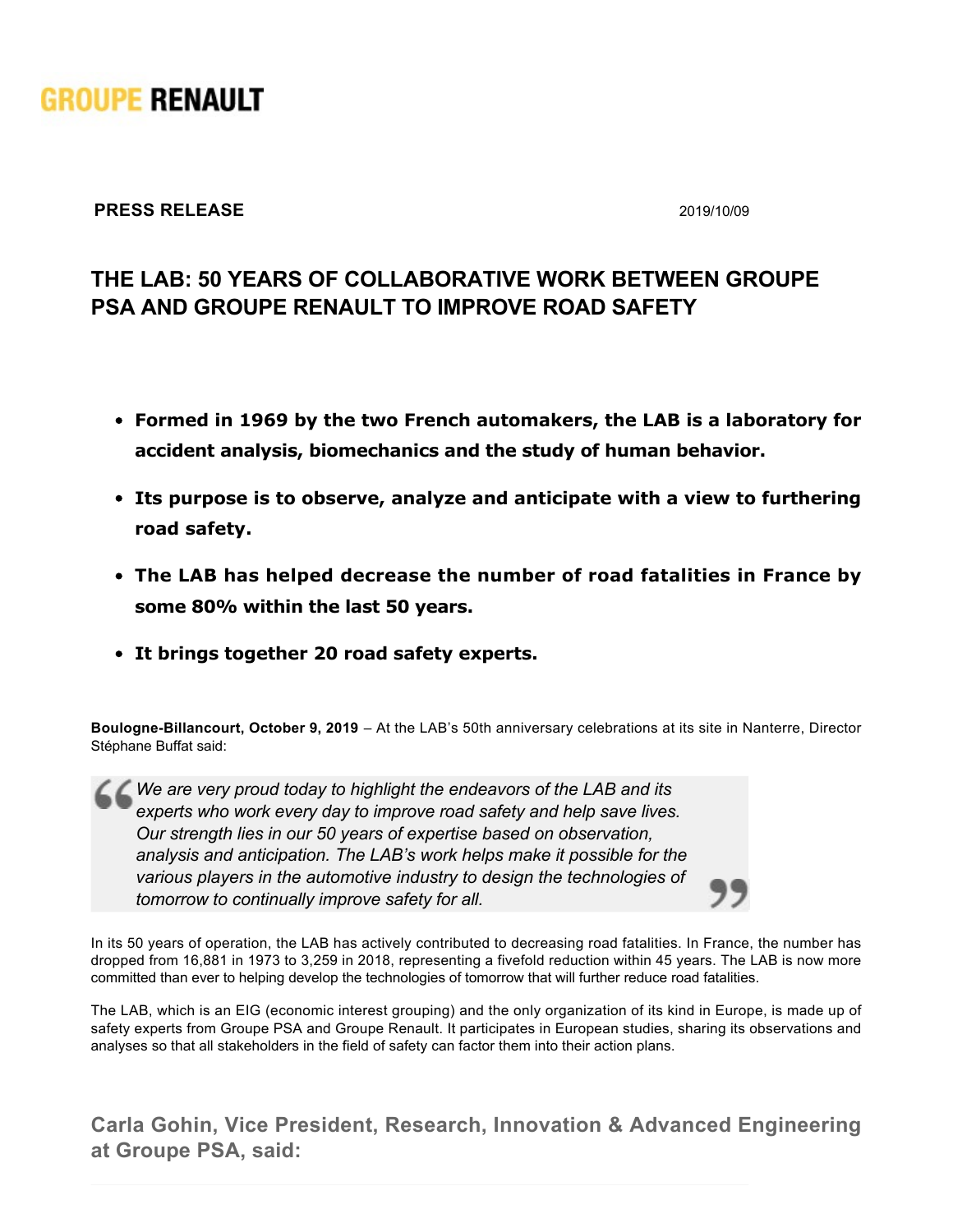*The LAB's work is a real asset for us as automakers. Its data and analysis are essential in defining new technologies for ever more safety on the roads.*

**Sophie Schmidtlin, Alliance Global Director for Advanced Engineering at Groupe Renault added:**

*Road safety is a major issue for automakers. And we have the good fortune of benefiting from the LAB's expertise as a unique global benchmark.*

## **About Groupe Renault**

 $\overline{\phantom{a}}$ 

Groupe Renault has manufactured cars since 1898. Today it is an international multi-brand group, selling close to 3.9 million vehicles in 134 countries in 2018, with 36 manufacturing sites, 12,700 points of sales and employing more than 180,000 people.

To address the major technological challenges of the future, while continuing to pursue its profitable growth strategy, Groupe Renault is focusing on international expansion. To this end, it is drawing on the synergies of its five brands (Renault, Dacia, Renault Samsung Motors, Alpine and LADA), electric vehicles, and its unique alliance with Nissan and Mitsubishi Motors. With a 100% Renault owned team committed to the Formula 1 World Championship since 2016, the brand is involved in motorsports, a real vector for innovation and awareness.

More information on group.renault.com

Media site: [www.media.renault.com](http://www.media.renault.com/) / @Groupe\_Renault

Press contact Groupe Renault : Orianne Tamburini - +33 6 26 63 28 14 - [orianne.tamburini@renault.com](mailto:orianne.tamburini@renault.com)

## **À propos de Groupe PSA**

Le [Groupe PSA](https://www.groupe-psa.com/fr) conçoit des expériences automobiles uniques et apporte des solutions de mobilité innovantes pour répondre aux attentes de tous. Le Groupe rassemble cinq marques automobiles - Peugeot, Citroën, DS, Opel et Vauxhall – et propose une offre diversifiée de services connectés et de mobilité portés par la marque Free2Move. Son plan stratégique 'Push to Pass' constitue une première étape vers sa vision : « Etre un constructeur automobile mondial à la pointe de l'efficience et un fournisseur de services de mobilité de référence pour une relation clients à vie ». Il est l'un des pionniers de la voiture autonome et du véhicule connecté. Ses activités s'étendent également au financement automobile avec Banque PSA Finance et à l'équipement automobile avec Faurecia.

Médiathèque : medialibrary.groupe-psa.com / [@GroupePSA](http://twitter.com/GroupePSA)

Contact presse Groupe PSA : Alain Le Gouguec - +33 6 42 59 27 84 - [alain.legouguec@mpsa.com](mailto:alain.legouguec@mpsa.com)